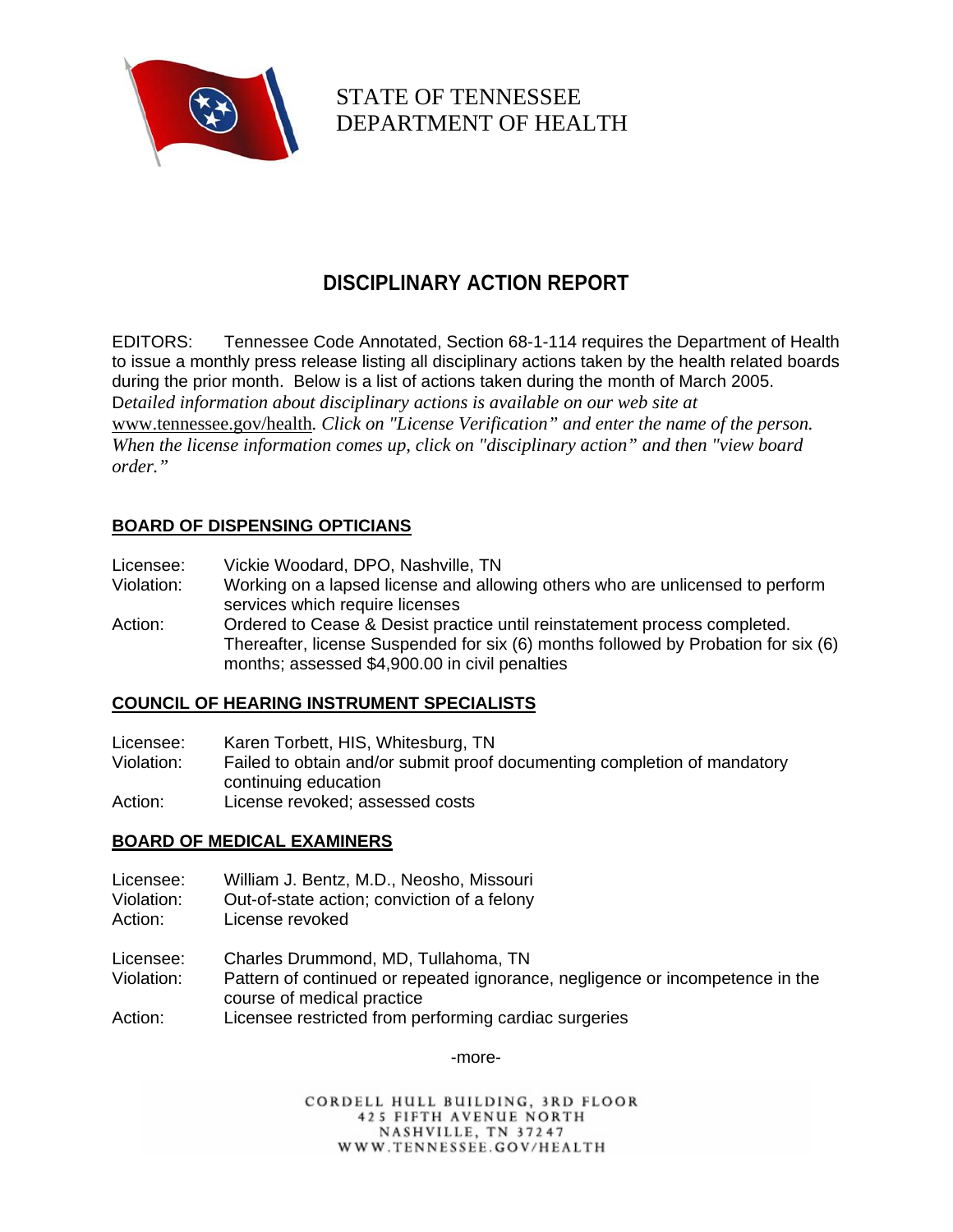## **BOARD OF MEDICAL EXAMINERS (CONT.)**

Licensee: Stephen Edelson, MD, Nashville, TN

Violation: Unprofessional, dishonorable or unethical conduct; making false statements or representations, being guilty of fraud or deceit in obtaining admission to practice, or being guilty of fraud or deceit in the practice of medicine; habitual intoxication or personal misuse of any drugs or the use of intoxicating liquors, narcotics, controlled substances or other drugs or stimulants in such manner as to adversely affect the person's ability to practice medicine; dispensing, prescribing or otherwise distributing any controlled substance or any other drug not in the course of professional practice, or not in good faith to relieve pain and suffering, or not to cure an ailment, physical infirmity or disease, or in amounts and/or for durations not medically necessary, advisable or justified for a diagnosed condition; dispensing, prescribing or otherwise distributing to any person a controlled substance or other drug if such person is addicted to the habit of using controlled substances without making a bona fide effort to cure the habit of such patient; dispensing, prescribing or otherwise distributing any controlled substance or other drug to any person in violation of any law of the state or of the United States; engaging in the practice of medicine under a false or assumed name, or the impersonation of another practitioner, or a like, similar or different name; engaging in the practice of medicine when mentally or physically unable to safely do so; disciplinary action against a person licensed to practice medicine by another state or territory of the United States for any acts or omissions that would constitute grounds for discipline of a person licensed in this state Action: License revoked

Licensee: Steven Fath, MD, Paris, TN

- Violation: Out of State Action; unprofessional, dishonorable or unethical conduct Action: License Suspended, but suspension stayed; license placed on Probation for the duration of the stayed suspension of his Texas medical license with terms and conditions
- Licensee: Oscar Gaines, MD, Gray, GA
- Violation: Violation or attempted violation, directly or indirectly, or assisting in or abetting he violation of, or conspiring to violate, any provision of this chapter or any lawful order of the board issued pursuant thereto, or any criminal statute of the state of Tennessee

Action: License Revoked; assessed case costs

Licensee: Scott Hambleton, MD, Charlotte, NC

Violation: Violation or attempted violation, directly or indirectly, or assisting in or abetting he violation of, or conspiring to violate, any provision of this chapter or any lawful order of the board issued pursuant thereto, or any criminal statute of the state of Tennessee; out of state action; unprofessional, dishonorable or unethical conduct; habitual intoxication or personal misuse of any drugs or the use of intoxicating liquors, narcotics, controlled substances or other drugs or stimulants adversely affects that person's ability to practice medicine.

Action: License Suspended for three months; thereafter license to be placed on Probation for five years with terms and conditions

-more-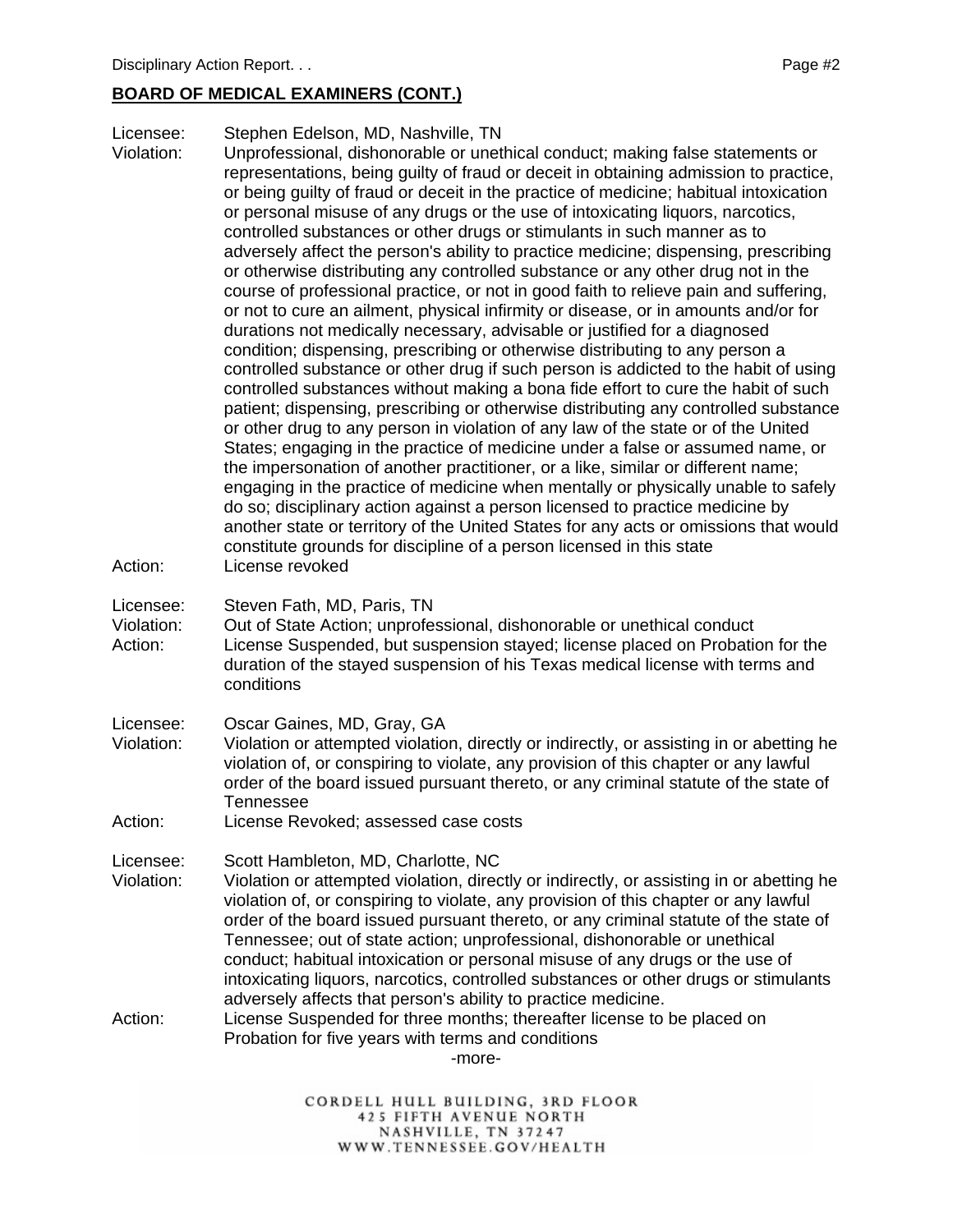## **BOARD OF MEDICAL EXAMINER'S (CONT.)**

Licensee: Carl J. Klein, Jr., M.D. Knoxville, TN

- Violation: Unprofessional, dishonorable and unethical conduct; gross malpractice, or a pattern of continued or repeated malpractice, ignorance, negligence or incompetence in the course of medical practice; engaging in the practice of medicine when mentally or physically unable to safely do so.
- Action: Dr. Klein has agreed to continue the previously imposed suspension of his medical license and complete treatment. Upon completion of the recommended treatment and with the advocacy of the TMF stating that Respondent is safe to practice medicine in a supervised and structured setting, Respondent may petition the Board to lift the suspension and place his license on five (5) years probation under the terms and conditions set forth below. The request for a change in the status of Respondent's medical license shall have as accompanying exhibits affidavits from the Respondent's treating psychiatrist, cognitive behavioral psychologist and supervising physician which attest to the fact that in their professional opinions the Respondent is mentally and physically fit to safely return to the supervised practice of medicine. The Respondent's supervising physician must hold a valid Tennessee license to practice medicine and not have any encumbrances or restrictions on it. The Respondent's supervising physician must confirm to the Board that Respondent works directly under his/her supervision which means that the supervising physician is physically present at all times when Respondent is seeing patients. Further, the supervising physician will outline for the Board the Respondent's duties and job responsibilities as they relate to patient care.
- Licensee: Milton Smith, MD, Manchester, TN

Violation: Unprofessional; dishonorable or unethical conduct

- Action: License placed on Probation for no less than five years; must attend prescribing course at Vanderbilt Hospital; must attend a record keeping course; obtain an evaluation through the Tennessee Medical Foundation; must surrender DEA certificate
- Licensee: Gary D. Strasberg, MD, Cordova, TN
- Violation: Unprofessional, dishonorable or unethical conduct; making false statements or representations; being guilty of fraud or deceit in obtaining admission to practice, or being guilty of fraud or deceit in the practice of medicine; violation or attempted violation, directly or indirectly, or assisting in or abetting the violation of, or conspiring to violate, any provision of this chapter or any lawful order of the board issued pursuant thereto, or any criminal statute of the state of Tennessee Action: License placed on Probation for no less than five years; must remain compliant with his contract of advocacy with the Tennessee Medical Foundation

| Licensee:  | Kevin Trivette, AT, Kingsport, TN |
|------------|-----------------------------------|
| Violation: | Practicing without a license      |
| Action:    | Assessed a \$7,500 civil penalty  |

-more-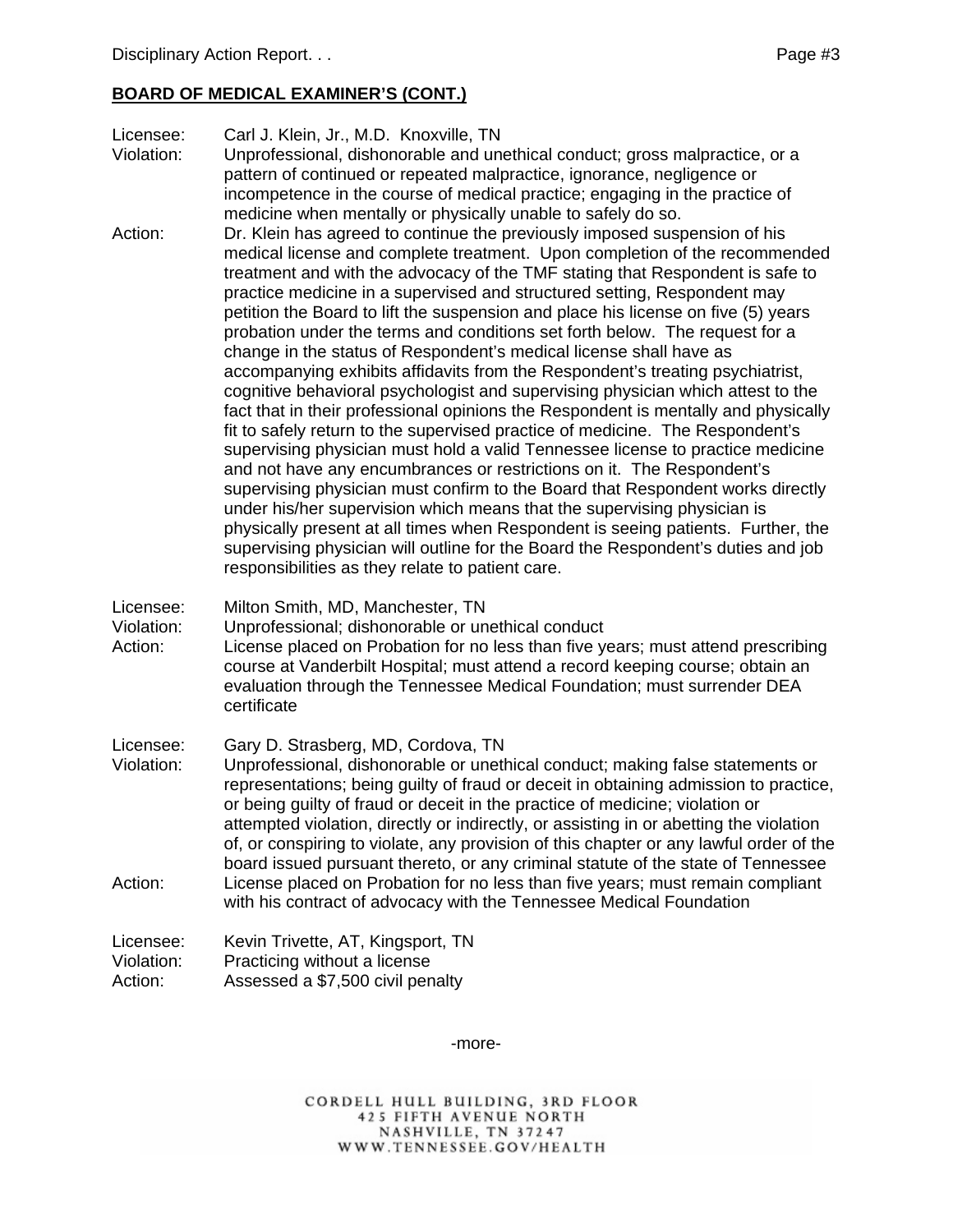Licensee: Samuel Z. Westerfield, M.D., Lancaster, OH

Violation: Violation or attempted violation, directly or indirectly, or assisting in or abetting the violation of, or conspiring to violate, any provision of this chapter or any lawful order of the board issued pursuant thereto, or any criminal statute of the state of Tennessee.

Action: License suspended until September hearing, at which point the Board shall determine whether to lift Respondent's suspension (if Respondent enjoys the advocacy of the TMF) or revoke Respondent's license.

#### **BOARD OF NURSING**

Licensee: Roy Bollinger, LPN, Knoxville, TN Violation: Is unfit or incompetent by reason of negligence, habits or other cause; addicted to alcohol/drugs to degree of interfering with nursing duties; unprofessional conduct; use of any intoxicating beverage or the illegal use of any narcotic or dangerous drug while on duty in any HCF, school, institution or other work place location Action: License revoked; assessed \$2,000 in civil penalties; and assessed case costs Licensee: Charles Trevor Brashier, RN, APN, Clifton, TN Violation: Unprofessional conduct; unauthorized use or removal of narcotics, drugs, supplies, or equipment from any health care facility, school, institution or other work place location Action: Licensee placed on Probation for the term of his contract with the Tennessee Professional Assistance Program, but no less than three years Licensee: Michael Burkhart, RN, Chattanooga, TN Violation: Unfit or incompetent by reason of negligence, habits or other cause; addicted to alcohol or drugs to the degree of interfering with nursing duties; unprofessional conduct; unauthorized use or removal of narcotics, drugs, supplies, or equipment from any health care facility, school, institution or other work place location; use of any intoxicating beverage or the illegal use of any narcotic or dangerous drug while on duty; being under the influence of alcoholic beverages or drugs which impair judgment while on duty; engaging in acts of dishonesty related to the practice of nursing Action: License placed on Probation for no less than three years; must have an assessment/evaluation completed with the Tennessee Professional Assistance Program and follow all recommendations

-more-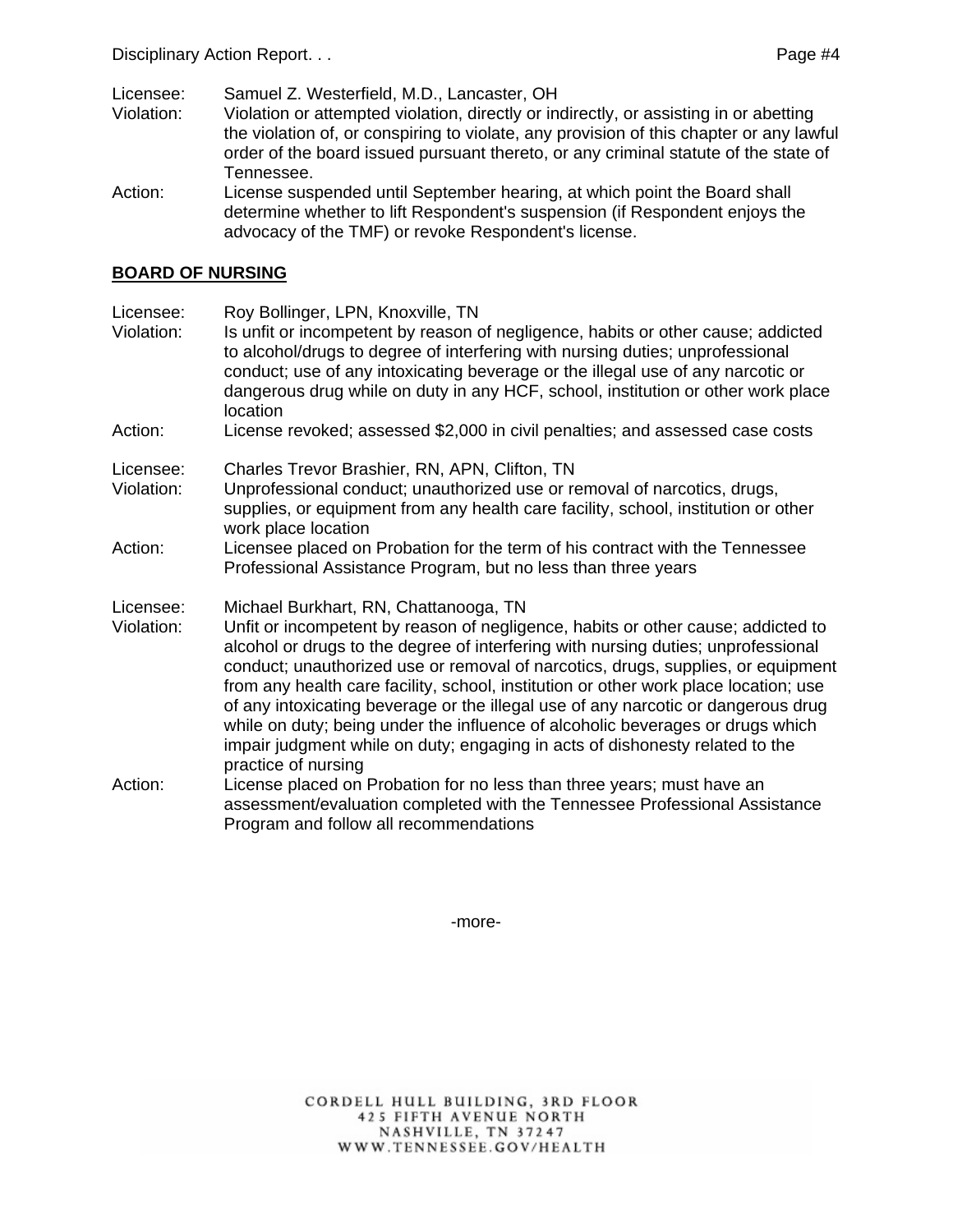| Licensee:<br>Violation:            | Shirley Day, LPN, Wartburg, TN<br>Unfit or incompetent by reason of negligence, habits or other cause;<br>unprofessional conduct; intentionally or negligently causing physical or emotional<br>injury to a patient; failure to maintain a record for each patient which accurately<br>reflected the nursing problems and interventions for the patient; abandoning or<br>neglecting a patient requiring nursing care; discriminating in the rendering of<br>nursing services as it related to race, age, sex, religion, national origin, or the<br>condition of the patient; demonstrate a respect for the dignity and rights of clients<br>regardless of social or economic status, personal attributes or nature of health |
|------------------------------------|-------------------------------------------------------------------------------------------------------------------------------------------------------------------------------------------------------------------------------------------------------------------------------------------------------------------------------------------------------------------------------------------------------------------------------------------------------------------------------------------------------------------------------------------------------------------------------------------------------------------------------------------------------------------------------------------------------------------------------|
| Action:                            | problems<br>License Suspended for one year; must complete continuing education in ethics,<br>patient care and documentation; must undergo an evaluation arranged through<br>the Tennessee Professional Assistance Program and follow any<br>recommendations; thereafter license to be placed on Probation for five years                                                                                                                                                                                                                                                                                                                                                                                                      |
| Licensee:<br>Violation:<br>Action: | Linda Fenley, RN, Memphis, TN<br>Guilty of a crime; unprofessional conduct<br>License revoked; assessed \$1,000 in civil penalties; and assessed case costs                                                                                                                                                                                                                                                                                                                                                                                                                                                                                                                                                                   |
| Licensee:<br>Violation:            | Charlotte Fisher, LPN, Nashville, TN<br>Making false or materially incorrect, inconsistent or unintelligible entries in any<br>patient records or any records of any health care facility, school, institution or<br>other work place location pertaining to the obtaining, possessing or<br>administration of any controlled substance as defined the in Federal Controlled<br><b>Substances Act</b>                                                                                                                                                                                                                                                                                                                         |
| Action:                            | License placed on Probation for no less than three years; must have an<br>assessment/evaluation completed with the Tennessee Professional Assistance<br>Program and follow all recommendations                                                                                                                                                                                                                                                                                                                                                                                                                                                                                                                                |
| Licensee:<br>Violation:            | Janet Freeman, LPN, Knoxville, TN<br>Unprofessional conduct; use of any intoxicating beverage or the illegal use of any<br>narcotic or dangerous drug while on duty; being under the influence of alcoholic<br>beverages or drugs which impair judgment while on duty; engaging in acts of<br>dishonesty related to the practice of nursing                                                                                                                                                                                                                                                                                                                                                                                   |
| Action:                            | License revoked; assessed \$1,000 in civil penalties; and assessed costs                                                                                                                                                                                                                                                                                                                                                                                                                                                                                                                                                                                                                                                      |
| Licensee:<br>Violation:            | John Glidewell, RN, Old Hickory, TN<br>Unfit or incompetent by reason of negligence, habits or other cause;<br>unprofessional conduct                                                                                                                                                                                                                                                                                                                                                                                                                                                                                                                                                                                         |
| Action:                            | License placed on Probation for one year; must submit quarterly counselor and<br>self-reports                                                                                                                                                                                                                                                                                                                                                                                                                                                                                                                                                                                                                                 |
| Licensee:<br>Violation:<br>Action: | Shane Hensley, LPN, Church Hill, TN<br>Guilty of a crime<br>License revoked; assessed \$3,500 in civil penalties                                                                                                                                                                                                                                                                                                                                                                                                                                                                                                                                                                                                              |

-more-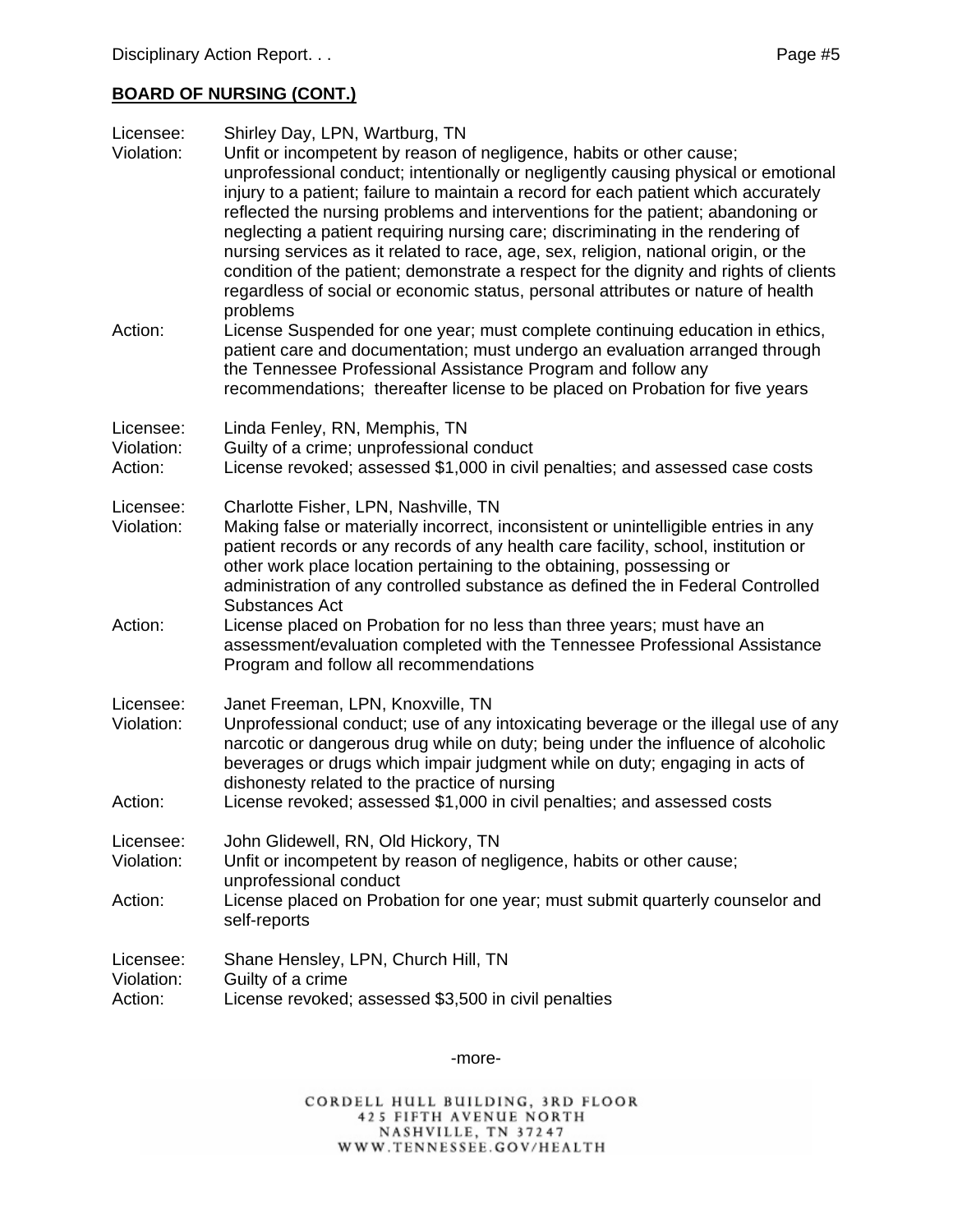| Licensee:<br>Violation:<br>Action: | Angela Jackson, RN, Jackson, TN<br>Guilty of a crime<br>License revoked; assessed \$1,500 in civil penalties; and assessed case costs                                                                                                                                                                                                                                                                                                              |
|------------------------------------|----------------------------------------------------------------------------------------------------------------------------------------------------------------------------------------------------------------------------------------------------------------------------------------------------------------------------------------------------------------------------------------------------------------------------------------------------|
| Licensee:<br>Violation:<br>Action: | Tara Lyle, RN, Pearl, MS<br>Guilty of a crime<br>License revoked                                                                                                                                                                                                                                                                                                                                                                                   |
| Licensee:<br>Violation:            | Phillip Maxwell, LPN, Memphis, TN<br>Guilty of fraud or deceit in procuring or attempting to procure a license to practice<br>nursing; guilty of a crime                                                                                                                                                                                                                                                                                           |
| Action:                            | License revoked; assessed \$1,000 in civil penalties; and assessed case costs                                                                                                                                                                                                                                                                                                                                                                      |
| Licensee:<br>Violation:            | Rhonda Mobley, LPN, Tennessee Ridge, TN<br>Administered medication without a written or verbal order of the treating<br>physician                                                                                                                                                                                                                                                                                                                  |
| Action:                            | License reprimanded; must complete continuing education                                                                                                                                                                                                                                                                                                                                                                                            |
| Licensee:<br>Violation:<br>Action: | Michael Ramel, RN, Greeneville, TN<br>Is unfit or incompetent by reason of negligence, habits or other cause;<br>unprofessional conduct; intentionally or negligently causing physical or<br>emotional injury to a patient<br>License suspended until such time as he undergoes an evaluation for his                                                                                                                                              |
|                                    | safety to practice arranged by the Tennessee Professional Assistance<br>Program (TNPAP). Respondent was required to return to the application<br>review committee on March 29, 2005 with a plan developed by TNPAP to<br>address his issues as recommended by the evaluator. The review committee<br>determined that his license would be placed on Probation for one year;<br>assessed \$2,000 in civil penalties                                 |
| Licensee:<br>Violation:            | Rita Ruby, LPN, Red Bank, TN<br>Unfit or incompetent by reason of negligence, habits or other cause; addicted to<br>alcohol or drugs to the degree of interfering with nursing duties; unprofessional<br>conduct; unauthorized use or removal of narcotics, drugs, supplies, or equipment<br>from any health care facility, school, institution or other work place location;<br>engaging in acts of dishonesty related to the practice of nursing |
| Action:                            | License placed on Probation for two years to run concurrent with the contract<br>signed with the Tennessee Professional Assistance Program                                                                                                                                                                                                                                                                                                         |
| Licensee:<br>Violation:            | Lucy Shaw, RN, Jackson, TN<br>Unprofessional conduct; engaging in acts of dishonesty related to the practice of                                                                                                                                                                                                                                                                                                                                    |
| Action:                            | nursing<br>License suspended until 9/30/05 at which time her license expires, will not renew<br>license; assessed \$1,000 in civil penalties                                                                                                                                                                                                                                                                                                       |

-more-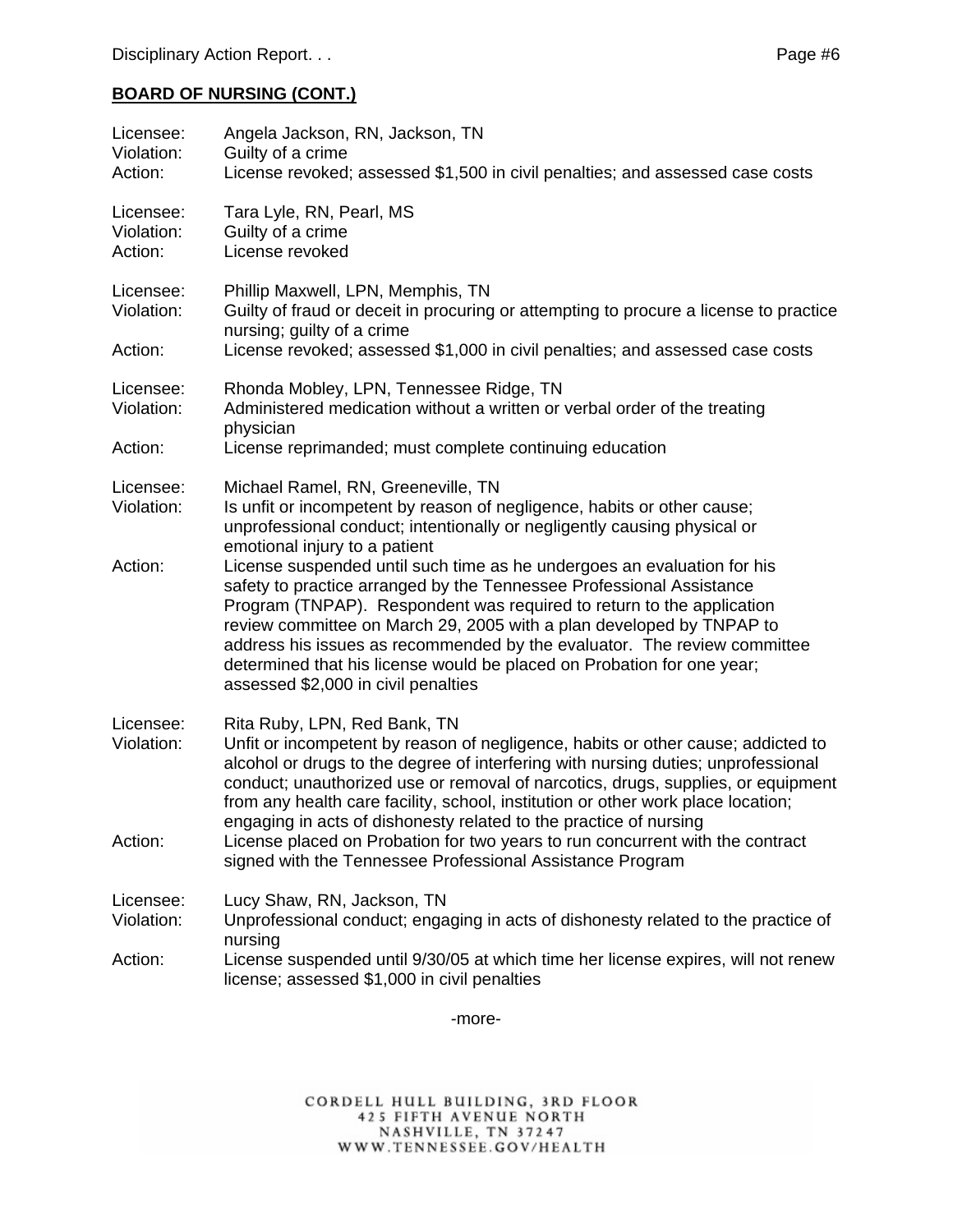| Licensee:<br>Violation:            | Susan Skaggs, LPN, Morristown, TN<br>Unfit or incompetent by reason of negligence, habits or other cause;<br>unprofessional conduct; engaging in acts of dishonesty related to the practice of<br>nursing                                                                                                                                                                                                                                                                                                                                 |
|------------------------------------|-------------------------------------------------------------------------------------------------------------------------------------------------------------------------------------------------------------------------------------------------------------------------------------------------------------------------------------------------------------------------------------------------------------------------------------------------------------------------------------------------------------------------------------------|
| Action:                            | License placed on Probation for three years; must complete a 40 hours<br>continuing education course as it related to demonstrating respect for the<br>property of clients, patients and significant others, and exhibiting ethical behavior;<br>must undergo screening from the Tennessee Professional Assistance Program<br>and must follow any recommendations                                                                                                                                                                         |
| Licensee:<br>Violation:<br>Action: | Patricia Smith, LPN, Bells, TN<br>Violation of prior board order<br>License revoked; assessed \$750 in civil penalties; and assessed case costs                                                                                                                                                                                                                                                                                                                                                                                           |
| Licensee:<br>Violation:<br>Action: | Fernando Torres, RN, Madison, TN<br>Is guilty of fraud or deceit in procuring or attempting to procure a license to<br>practice nursing; guilty of a crime; unfit or incompetent by reason of negligence,<br>habits or other cause; unprofessional conduct; engaging in acts of dishonesty<br>which relate to the practice of nursing<br>License revoked; assessed \$2,000 in civil penalties; and assessed case costs                                                                                                                    |
| Licensee:<br>Violation:<br>Action: | Rebecca Venable, LPN, Tazewell, TN<br>Unprofessional conduct<br>License suspended until such time as she is assessed by the Tennessee<br>Professional Assistance Program and follow any recommendations; thereafter to<br>be placed on Probation for no less than three years. If she does not have<br>addiction issues her license will be placed on Probation for a period of five years,<br>during which time she shall undergo random drug screens to be determined and<br>monitored by the Tennessee Professional Assistance Program |
| Licensee:<br>Violation:<br>Action: | Julie Williamson, RN, Jackson, TN<br>Violation of prior board order<br>License Revoked; assessed \$1,000 in civil penalties                                                                                                                                                                                                                                                                                                                                                                                                               |
| Licensee:<br>Violation:            | Rhonda Wilson, LPN, Nashville, TN<br>Is guilty of a crime; is unfit or incompetent by reason of negligence, habits or<br>other cause; unprofessional conduct; being under the influence of alcoholic<br>beverages, or under the influence of drugs which impair judgment while on duty<br>in any health care facility, school, institution or other work place location                                                                                                                                                                   |
| Action:                            | License revoked; assessed \$2,500 in civil penalties; and assessed case costs                                                                                                                                                                                                                                                                                                                                                                                                                                                             |

-more-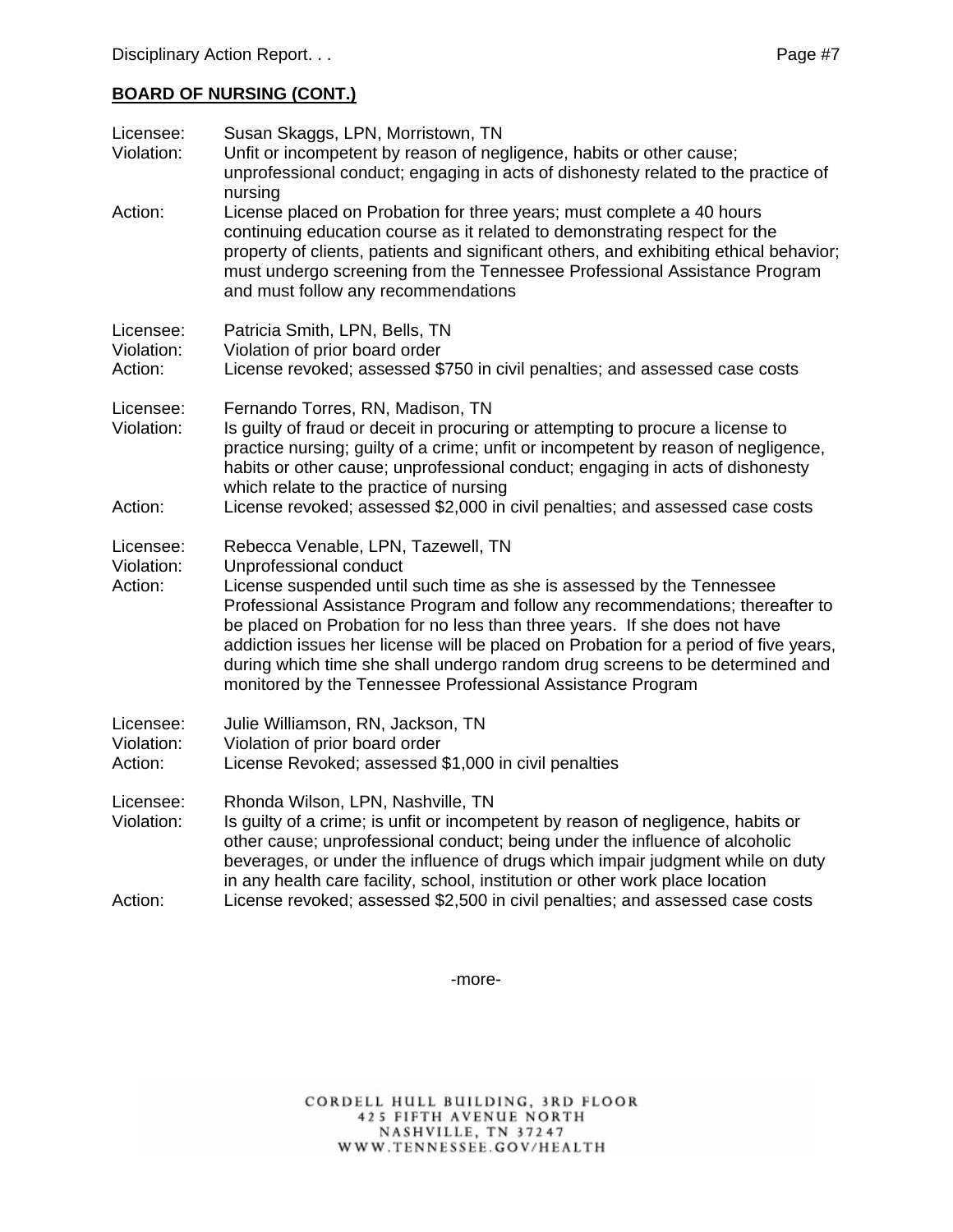| Licensee:<br>Violation: | Janice Wynn, LPN, Memphis, TN<br>Unprofessional conduct; failure to maintain a record for each patient which<br>accurately reflects the nursing problems and interventions for the patient; making<br>false or materially incorrect, inconsistent, or unintelligible entries in any patient<br>records or in the records of any health care facility, school, institution, or other<br>work place location pertaining to the obtaining, possessing, or administration of<br>any controlled substances as defined in the Federal Controlled Substance Act;<br>performing nursing techniques or procedures without proper education and<br>practice |
|-------------------------|---------------------------------------------------------------------------------------------------------------------------------------------------------------------------------------------------------------------------------------------------------------------------------------------------------------------------------------------------------------------------------------------------------------------------------------------------------------------------------------------------------------------------------------------------------------------------------------------------------------------------------------------------|
| Action:                 | License placed on Probation for one year; must complete continuing education<br>course in ethics and documentation; assessed \$500 civil penalty                                                                                                                                                                                                                                                                                                                                                                                                                                                                                                  |
| Licensee:               | Mary Yopp, LPN, Henderson, TN                                                                                                                                                                                                                                                                                                                                                                                                                                                                                                                                                                                                                     |
| Violation:              | Violation of board order                                                                                                                                                                                                                                                                                                                                                                                                                                                                                                                                                                                                                          |
| Action:                 | License revoked; ordered to pay previously imposed civil penalty of \$1,500                                                                                                                                                                                                                                                                                                                                                                                                                                                                                                                                                                       |
| Licensee:               | April Young, LPN, Crossville, TN                                                                                                                                                                                                                                                                                                                                                                                                                                                                                                                                                                                                                  |
| Violation:              | Guilty of a crime                                                                                                                                                                                                                                                                                                                                                                                                                                                                                                                                                                                                                                 |
| Action:                 | License Revoked; assessed \$1,000 in civil penalties; assessed case costs                                                                                                                                                                                                                                                                                                                                                                                                                                                                                                                                                                         |

## **BOARD OF NURSING HOME ADMINISTRATORS**

| Licensee:  | Sidney Pierce, NHA, Ridgetop, TN                       |
|------------|--------------------------------------------------------|
| Violation: | Failed to change his address per rules and regulations |
| Action:    | Assessed \$200 in civil penalties                      |

## **BOARD OF RESPIRATORY CARE**

Licensee: James Thomas, RRT, Moore, SC Violation: Out of state action Action: Application for license granted with the condition that the license will be placed on Probation for one year; must submit quarterly written reports from your immediate supervisor

#### **MARCH 2005 ABUSE REGISTRY PLACEMENTS**

Individual: Ida Parsons, C.N.A., Tullahoma

Violation: Physical Abuse while working in a licensed or certified facility Action: CNA Certification Revoked Placed on State Abuse Registry

Individual: Willie Shaw Jr., Caregiver, Brownsville Violation: Physical Abuse while working in a licensed or certified facility

Action: Placed on State Abuse Registry

-more-